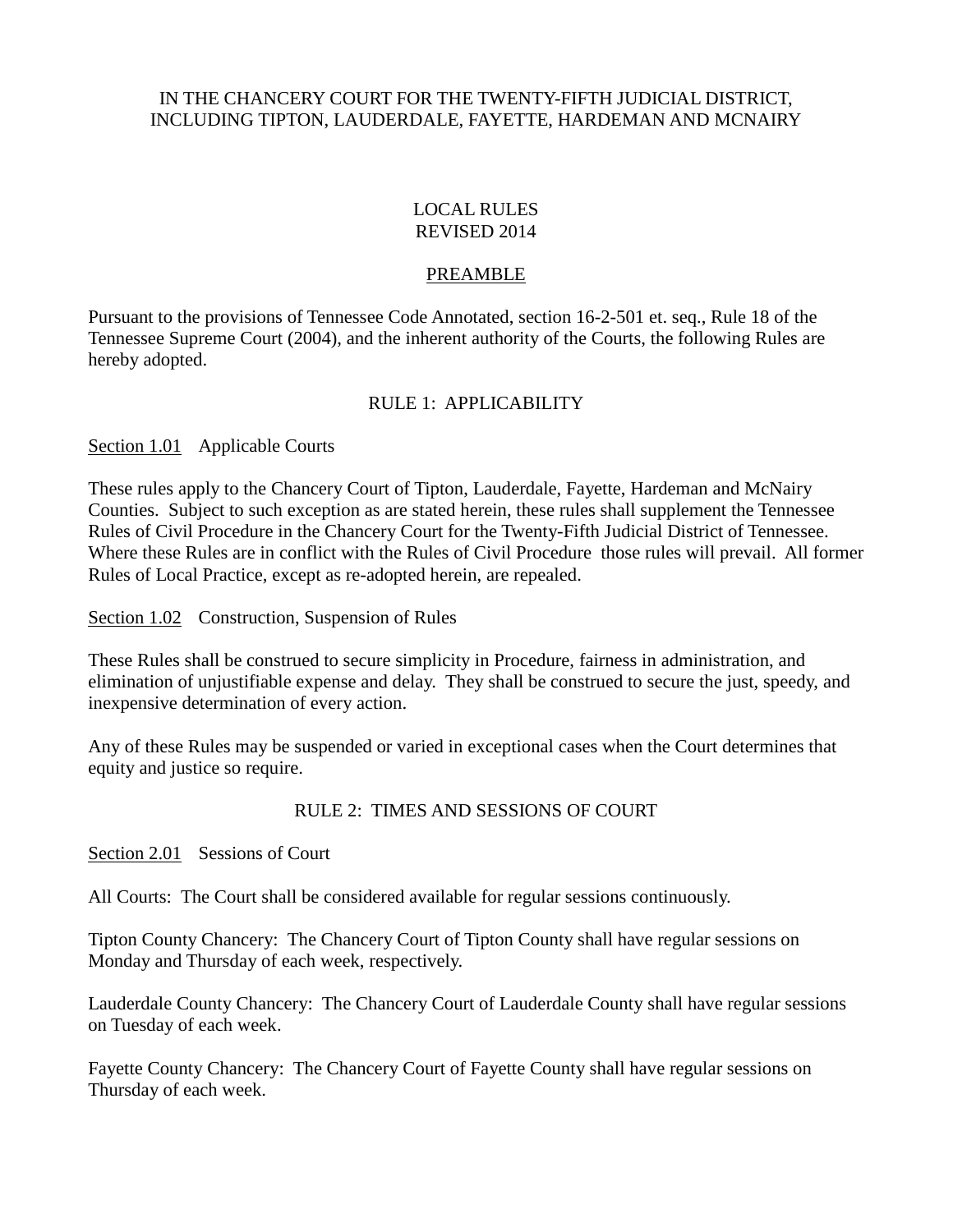Hardeman County Chancery: The Chancery Court of Hardeman County shall have regular sessions on Wednesday of each week.

McNairy County Chancery: The Chancery Court of McNairy County shall have regular sessions on Monday as the caseload dictates.

Section 2.02 Times of Sessions

Court shall convene at 9:00 a.m. or at such times as the Court directs. Because of the Court's docket at Western State Mental Institute, Court times in Hardeman County are subject to change when the Court is hearing its docket at Western Mental Health Institute.

Section 2.03 Prohibited Practices

Smoking, chewing tobacco, drinking beverages, eating and using profanity in the courtroom are prohibited.

Section 2.04 Courtroom Attire

Counsel, witnesses and litigants shall be appropriately dressed and male counsel shall wear jacket and tie. Inappropriately dressed persons may, at the discretion of the Court and/or Court personnel, be excluded from the proceedings.

Section 2.05 Conduct of Counseling

During trial, counsel shall avoid the use of first names of witnesses, jurors and opposing counsel. In the absence of a bailiff, as an officer of the Court, counsel shall advise all present in the courtroom to rise when the Judge enters. Counsel shall stand while examining witnesses, making objections, and presenting arguments to the Court.

Section 2.06 Contacting the Judge

Neither counsel nor any party to a pending action shall contact the Judge except in open court or by letter, a copy of which shall be sent to opposing counsel. The following shall be considered exceptions to this rule: (1) emergency situations, (2) applications for injunctive relief or ex parte orders, or (3) setting a date for hearing.

### RULE 3: DISCOVERY – CIVIL CASES

Section 3.01 Elimination of Filing Requirements

Depositions, interrogatories, request for documents, request for admissions and answers and responses thereto shall not be filed unless ordered by the Court or required for actual use in a proceeding. Attorneys instead shall file a notice of service of the submission of discovery requests or responses thereto with the Court.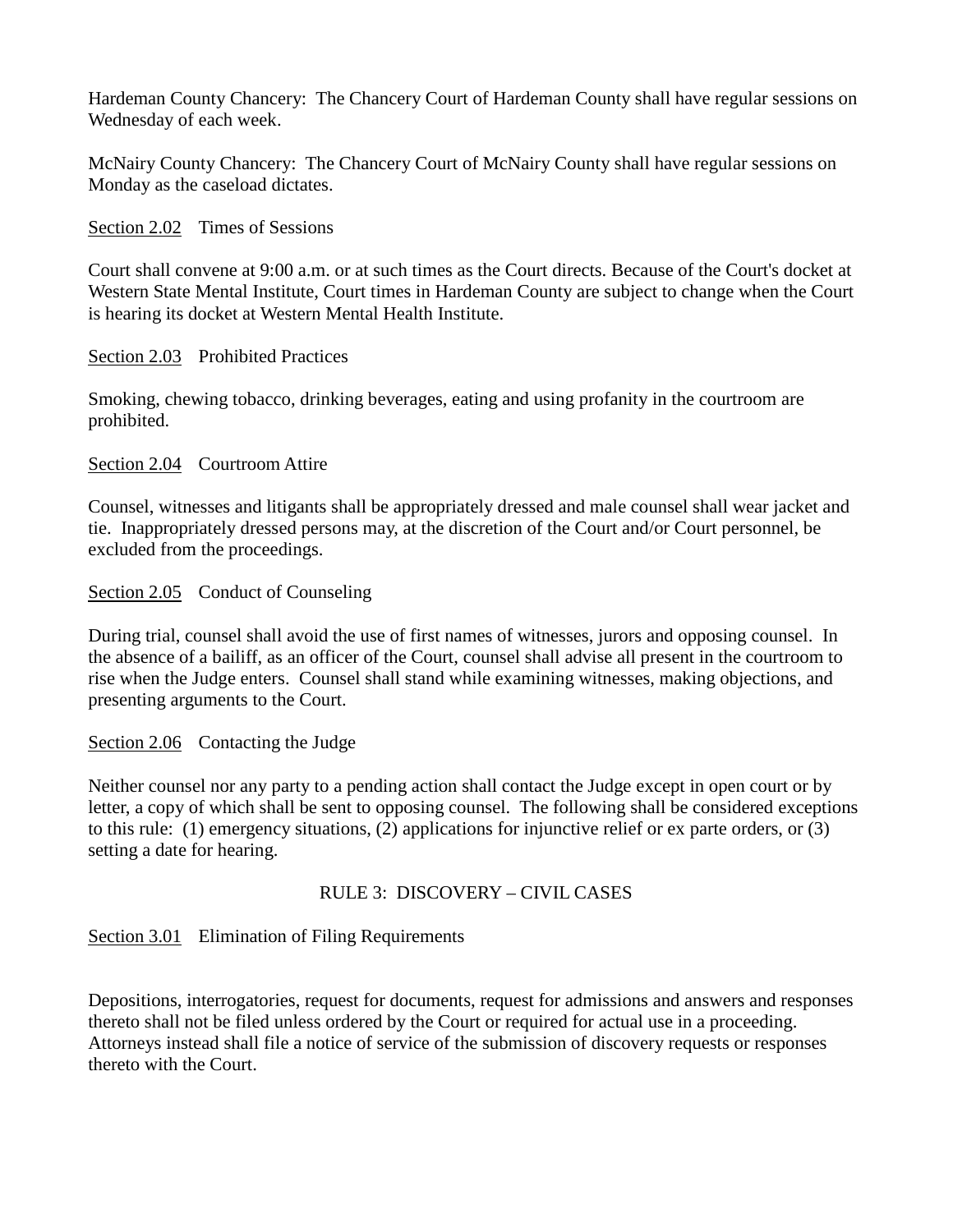# Section 3.02 Interrogatories

Written interrogatories, including sub-questions, shall not exceed fifty (50) in number without the express written permission of the Court.

## Section 3.03 Discovery Disputes

To curtail undue delay, the Court will refuse to rule on any motion for discovery unless moving counsel shall first file with the Court at the time of filing of the motion, a statement certifying that he/she has conferred with counsel for the opposing party in a good faith effort to resolve by agreement the issues raised and that counsel have not been able to do so. If counsel for any party advises the Court in writing that any opposing counsel has refused or delayed a discussion of the problems covered in this subsection, the Court may take such action as is appropriate to avoid delay.

# RULE 4: MOTIONS IN CIVIL CASES

# Section 4.01: Motion and Responses

Every motion which may require the resolution of an issue of law and every motion or response in which legal authority is relied upon shall be accompanied by a memorandum of law and facts in support thereof. In all cases involving motions under TRCP 12 or 56, a copy of the motion, memorandum, 56.03 statement of material facts (if applicable), the appropriate excerpts from depositions or hearing transcripts, and any other pleadings and documents (or excerpts from such documents) relief upon or necessary or useful to the Court in ruling on the motion shall be provided directly to the Judge who will hear the motion, sufficiently in advance of the hearing to permit the Judge a reasonable opportunity to appropriately review them. Counsel providing documents to the Judge shall copy all opposing counsel or unrepresented parties with such documents.

# Section 4.02: Setting Civil Motions for Hearings

(A) It is the responsibility of counsel upon filing a motion to first confer with opposing counsel and the Clerk and Master of each respective county to secure a mutually agreeable time for hearing. Upon failure to agree, moving counsel shall give formal notice of a hearing date secured from the Clerk and Master. Any date must be confirmed with the Clerk and Master.

(B) Motions may also be set upon the Court's own motion by notice to counsel.

Section 4.03: Motions for New Trial or to Alter or Amend Judgments

All motions for a new trial or to alter or amend a judgment must be heard within thirty (30) days of filing. It is the responsibility of counsel filing the motion to secure a timely court date pursuant to Rule 4.02.

# RULE 5: SETTLEMENTS

# Section 5.01: Notifications

Whenever a case is settled or dismissed, it is the duty of counsel to notify the Clerk and Master, court secretary, Chancellor and all witnesses immediately.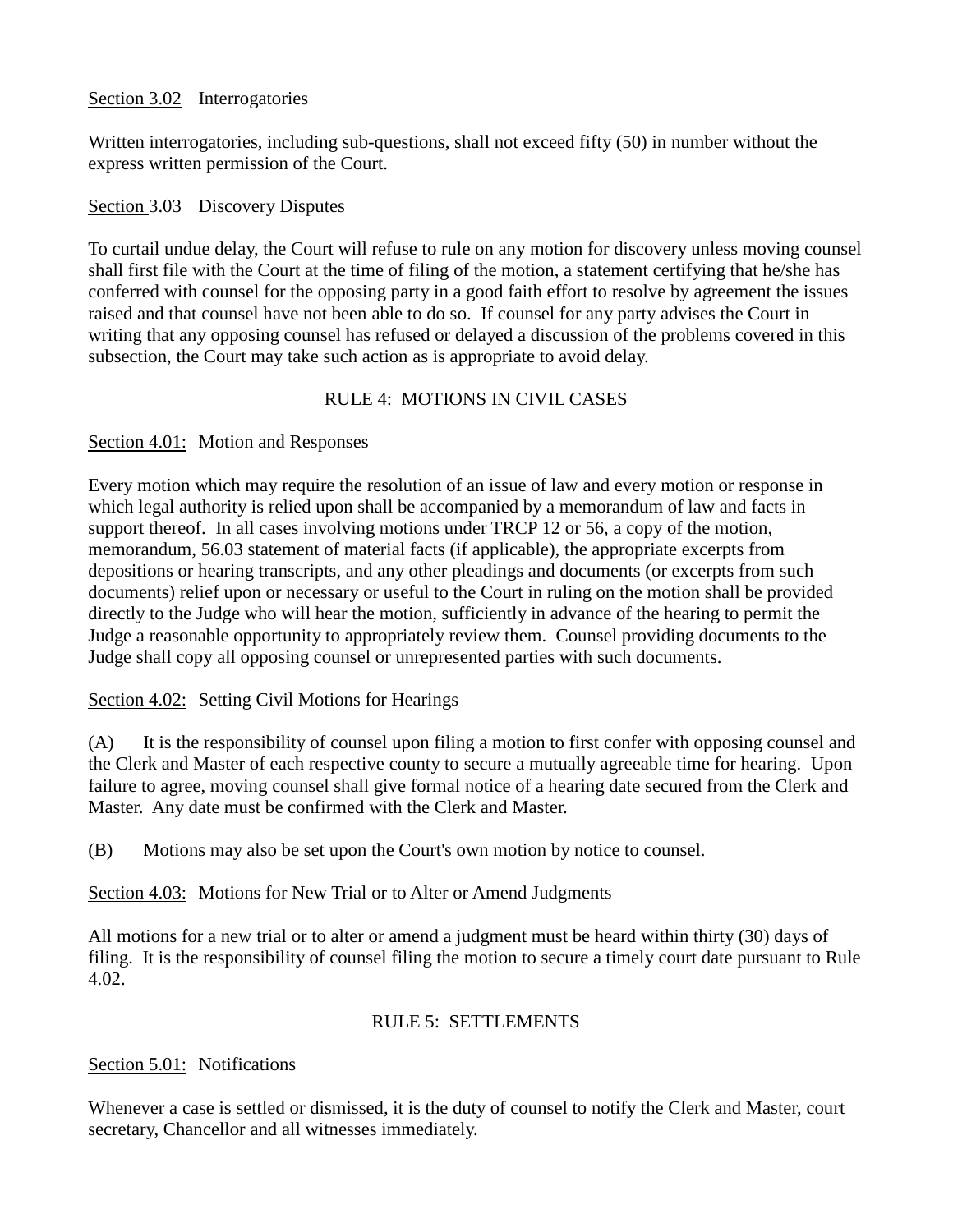## Section 5.02: Presentation of Settlements

Proposed worker's compensation and minors' settlements shall be heard during any regular session of Court.

# RULE 6: SETTING CIVIL CASES FOR TRIAL

### Section 6.01:

Except as otherwise provided in Section 6.04 below, Civil cases shall be set for trial in one of the following ways:

- 1. Uncontested matters and motions can be set during any regular session of the Court.<br>2. For matters reasonably expected to take three (3) hours or less :
	- 2. For matters reasonably expected to take three (3) hours or less :
		- a) by agreement of counsel with a date secured from the Clerk and Master and confirmed by the Clerk and Master; or
		- b) by motion of counsel; or
		- c) by the Court with notice to counsel.
- 3. For matters reasonably expected to take four (4) or more hours, counsel shall set the case for a status conference during the Court's regular session.

### Section 6.02: Motion to Set

If at any time counsel for any party feels that a certain case is ready for trial and if counsel is not able to reach an agreement on a trial date with other counsel of record, counsel may file a Motion to Set. Said motion shall contain a notice of the time and place for hearing the Motion to Set.

Section 6.03: Trial Certification

Whenever counsel seeks the setting of a case, counsel is deemed to certify the following:

- 1. the case is at issue;
- 2. all depositions have been taken;
- 3. settlement has been attempted, or mediation has been completed;
- 4. all pending objections and motions have been disposed of;
- 5. all necessary witnesses have been located and, insofar as can be determined, will be available; and
- 6. the case is ready for trial in all respects foreseeable to counsel.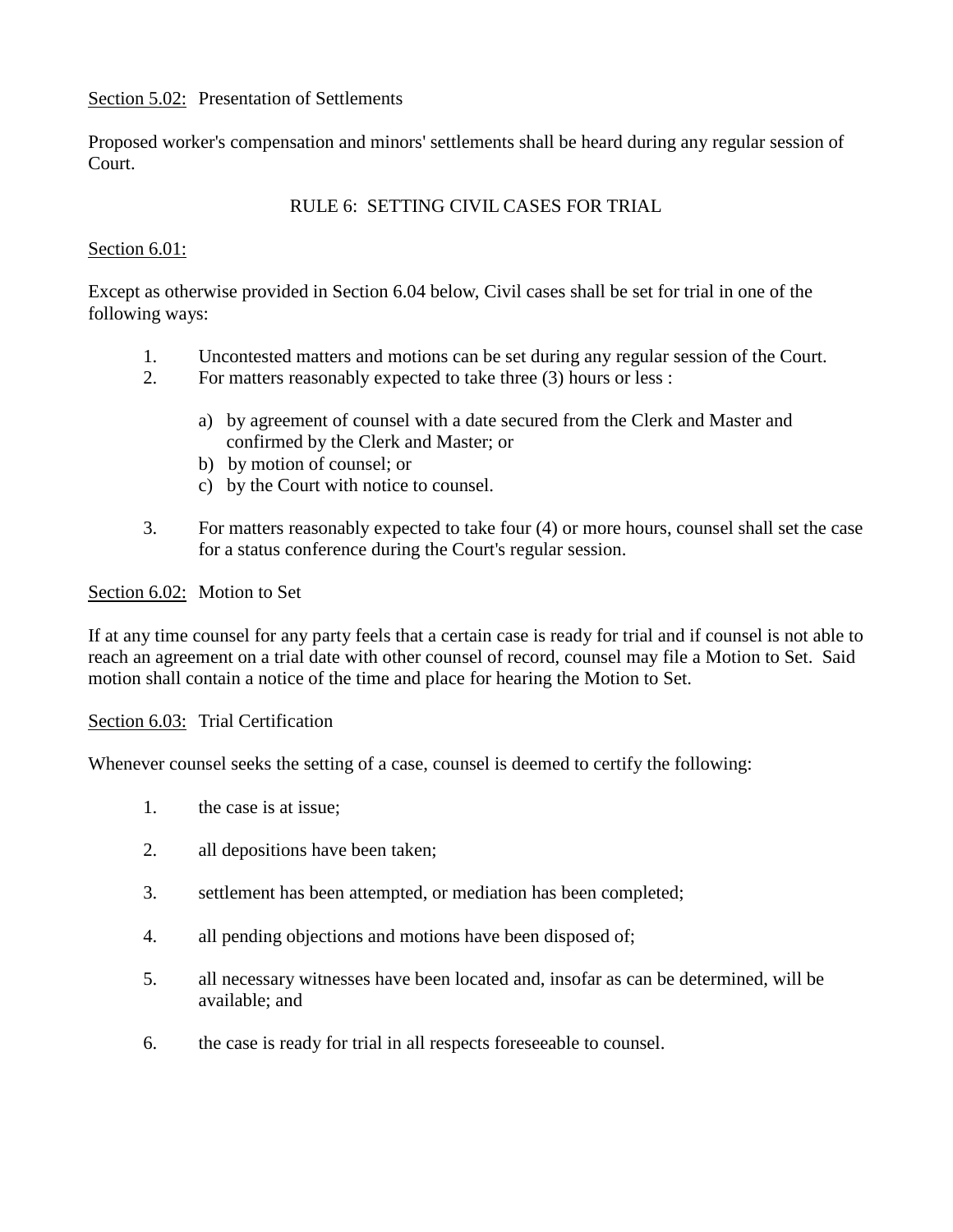## Section 6.04: Setting of Contested Divorce Cases

Should mediation be unsuccessful in resolving the parties' disputes, counsel shall set the matter for review by the Court at a status conference prior to scheduling a trial date. Counsel shall certify that the following proposals have been submitted to opposing counsel at least ten (10) days before the date set for the status conference and *shall file a copy with the Court for review at the status conference:*

- 1. Whether the client wishes a divorce, a legal separation, to remain married or to allow the other spouse to obtain one of the foregoing;
- 2. Whether the grounds can be stipulated to avoid proof (Tenn. Code Ann. §36-4-129).
- 3. Additionally, the following information shall be provided:
	- a) The names and ages of any children of the parties.
	- b) The name of the children whose custody is sought.
	- c) The nature of the visitation sought: (e.g. "reasonable" or specific). If specific, the details thereof.
	- d) The amount of child support sought.
	- e) Proposed disposition of the home.
	- f) Fair market value of home and amount of mortgage.
	- g) Proposed disposition of any other real property and their values.
	- h) Proposed division of debts.
	- i) Specific items of personalty sought, and their values.
	- j) The amount and type of alimony sought (*in solido,* etc.)
	- k) The amount of attorney's fees sought.
	- l) A list of all exhibits sought to be introduced at trial.

### Section 6.05 Parenting Certificate

No hearing for divorce, contested or uncontested, shall be set until the parties have attended the required parenting class as evidenced by a filed certificate of completion.

### Section 6.06 Out-of-District Divorces

The Court will hear out-of-district divorces on the grounds of irreconcilable differences as long as the parties have no minor children. Out-of-district contested divorces or uncontested divorces involving minor children shall not be filed except in exceptional circumstances and only with prior Court approval.

# RULE 7: CONTINUANCES

### Section 7.01 General Rules

Continuances are looked upon with disfavor by the Court. Notwithstanding, the Court understands that the need for a continuance may arise through unforeseen circumstances. However, lack of preparation shall NOT be grounds for a continuance. The Court desires to hear from all counsel simultaneously regarding requests for continuance.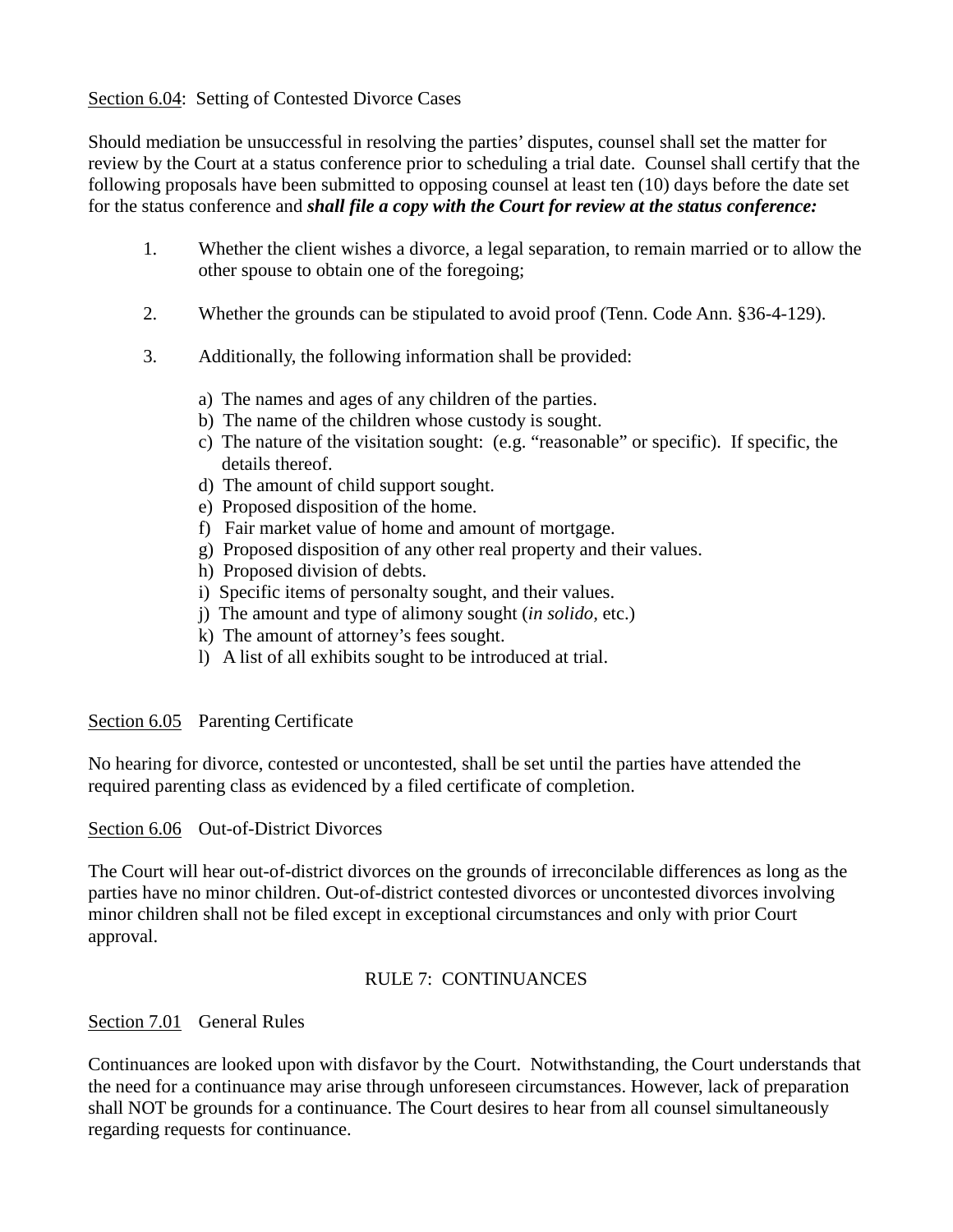### Section 7.02: Absence of Material Witness

The absence of a witness shall not be grounds for a continuance unless a subpoena was issued at least seven (7) days prior to trial for a witness within the county and fourteen (14) days for out-of-county witnesses.

### RULE 8: PRE-TRIAL/STATUS CONFERENCE

Section 8.01: A pre-trial/status conference shall be held for each case in which the Court determines a conference would be beneficial.

Section 8.02: Each party appearing in the action shall be represented at the pre-trial/status conference by counsel who will conduct the trial, or by co-counsel with full knowledge of the case and with the authority to bind such party by stipulation. Unrepresented parties shall appear at the pre-trial/status conference.

Section 8.03: In the event of the failure of a party or parties to appear pursuant to the pre-trial order of the Court, the Court shall take appropriate action, which may include proceeding with either the entry of an order of dismissal, or in the alternative, allowing a party to proceed by default in accordance with Rule 55 of the Tennessee Rules of Civil Procedure.

## RULE 9: DORMANT CASES

To expedite cases, the Court may take reasonable measures to purge the docket of all cases where the cases have been dormant for an extended time without cause shown. Cases pending for more than twelve (12) months may be placed on the dormant list if they have not been set for trial or an appropriate scheduling order has not been entered. A notice that the case is considered dormant will be sent to the attorneys involved or to the parties if they are not represented. If the action outlined in the dormant notice is not taken, the Court may dismiss the case. Such dismissal shall be without prejudice to refiling.

### RULE 10: WITHDRAWAL OF EXHIBITS

After the final determination of any action, counsel shall have thirty (30) days within which to withdraw exhibits filed. In the event the exhibits are not so withdrawn, the Clerk may destroy or otherwise dispose of such exhibits without further notice to the parties or counsel.

## RULE 11: PREPARATION AND SUBMISSION OF ORDERS AND JUDGMENTS IN CIVIL CASES

Unless the Court directs otherwise, attorneys for prevailing parties will prepare orders for entry by the Court. All proposed orders must be submitted to the Chancellor within fifteen (15) days following the day on which the ruling is made by the Court. Unless the order is approved by all counsel, the order shall contain an appropriate certificate of service to either opposing counsel or party, if not represented, with notice stating that the order is being filed pursuant to this Rule 11.